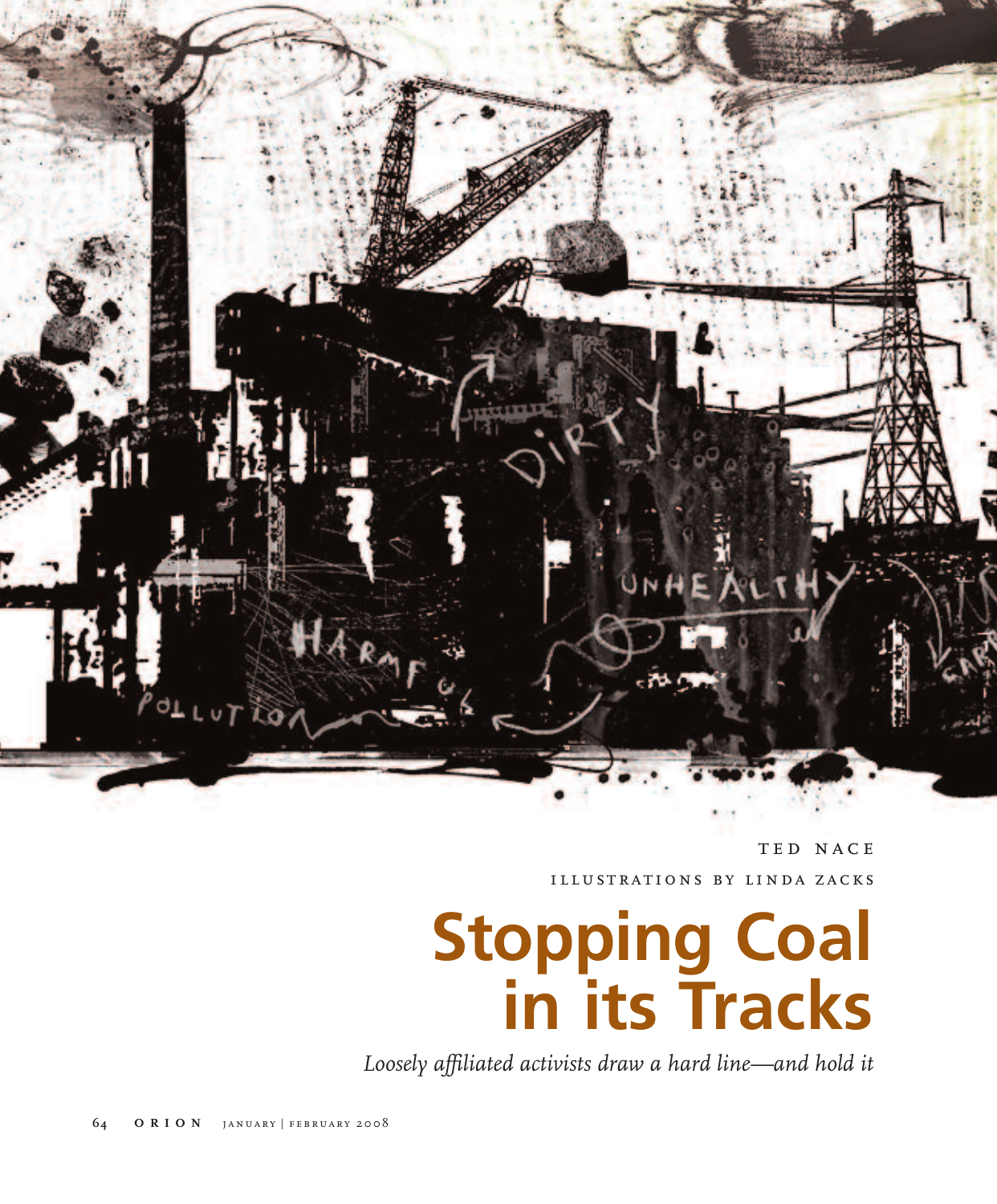N A CHILLY NIGHT IN FEBRUARY 2007, a criminal justice con-<br>sultant named Nancy LaPlaca sat on a bare bench under the bright lights of the Denver County Jail. Four other women sat sullenly beside her, two arrested for public inebriation, a third brought in on suspicion of crack possession, the last for driving while intoxicated. In her day job, LaPlaca had seen many such rooms. But now she was on the wrong side of the bars.

**GROUNDSWELL** <sup>l</sup> **2**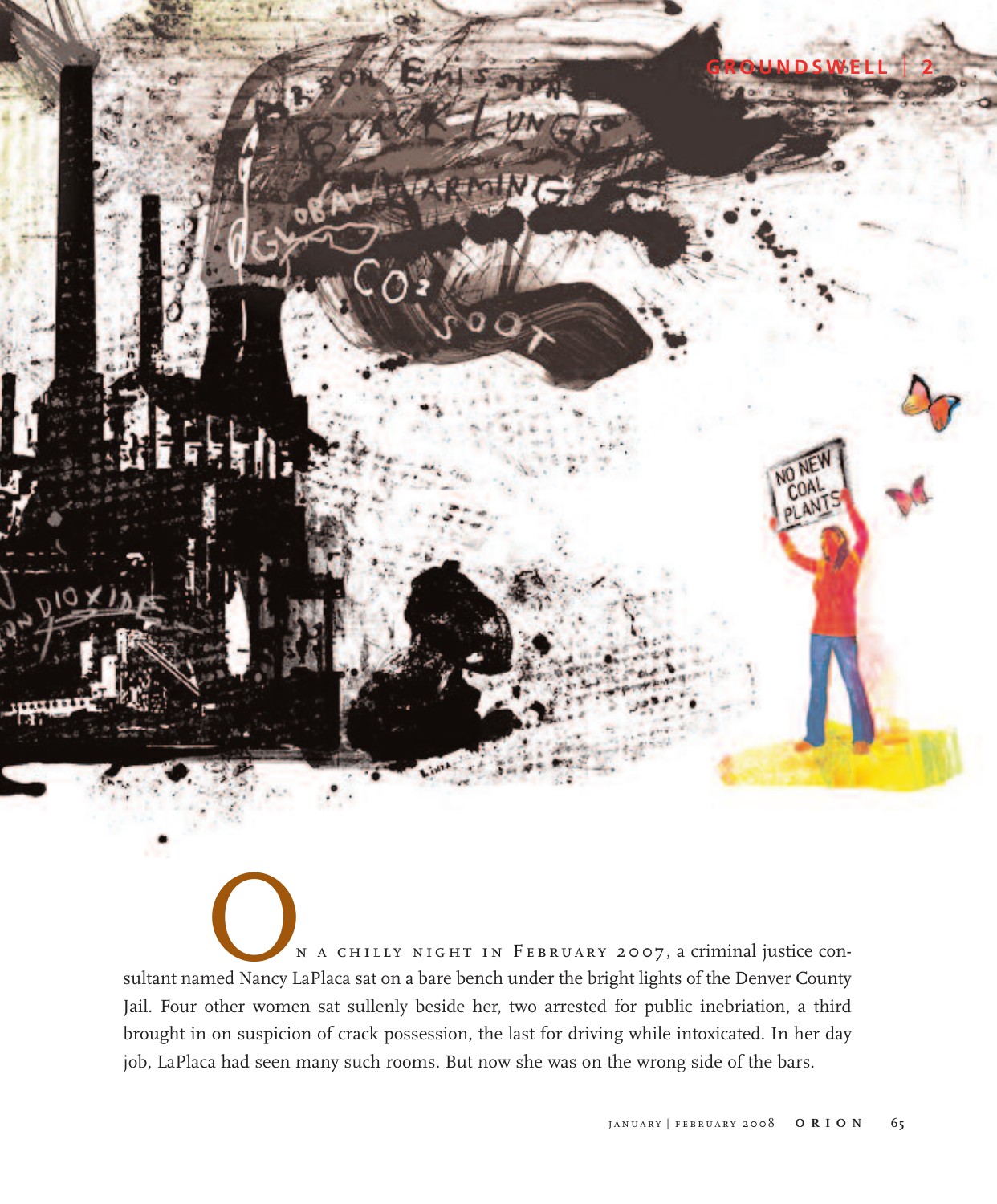LaPlaca had begun the evening at the Denver Marriott, relaxing in the hotel bar with friends after the close of a small conference that she and her group, Coloradoans for Clean Energy, had organized for activists from across the country who are opposing new coal-fired power plants. Next to her chair she had carefully placed her NO NEW COAL PLANTS sign so that it faced the with the nonprofit Appalachian Citizens Law Center, a law firm in Prestonsburg, Kentucky, that represents miners suffering from black lung disease; Mano Andrews, a Hopi/Dine native affiliated with the Western Shoshone Defense Project in Nevada and the Save the Peaks Coalition in Arizona; and Leslie Glustrom, a biochemist in Boulder, Colorado, opposing Xcel Energy's

### **No New Coal Plants appears to be a single-issue environmental group—but without the office, board, letterhead, or bank account. "Swarm" might be a better term.**

wall, after a request to do so from a hotel manager. A utility industry conference was taking place in the same building, and the manager was eager to avoid offending the executives and engineers in attendance. But as LaPlaca prepared to leave, she briefly turned her sign so it was visible to the bar.

"Suddenly," she later recalled, "there was this 250-pound policeman in my face demanding to talk with me privately. I told him that whatever he had to say, he could say in front of my friends. And that's when he grabbed me."

FTER HER NIGHT IN THE POKE on charges of tres-<br>passing and disturbing the peace, LaPlaca returned<br>home and read the latest messages posted on the No<br>New Coal Plants e-mail list an Internet watering hole initiated passing and disturbing the peace, LaPlaca returned home and read the latest messages posted on the No New Coal Plants e-mail list, an Internet watering hole initiated in April 2006 by Philadelphia organizer Mike Ewall. Ewall founded the group Energy Justice in 1999 and has organized electronic mailing lists around other issues, including tire incinerators and nuclear power. Whatever the topic, the elements of each list are identical: messages from any member are forwarded to the entire group, responses may be directed either back to the group or to the original author, and archives of group messages are kept on the Energy Justice website.

Of course, to be useful to participants, a list has to achieve a critical mass, and for the first few months messages among No New Coal Plants participants were few and far between. But by midsummer 2006, Ewall had recruited several dozen members and the list had taken on a life of its own. Over the next year, it grew to include 140 people. A few, such as Matt Leonard of Rainforest Action Network in San Francisco, and Ted Glick of the U.S. Climate Emergency Council in Takoma Park, Maryland, are staff members with national environmental groups. Others, such as Drusha Mayhue in Bozeman, Montana, are volunteers with the Sierra Club or other membership-oriented groups. Most, however, are involved with small, locally based, mainly rural groups. Typical among these are Greg Howard, an attorney Comanche 3 coal pant. Most members of the list live in areas that have already felt the effects of coal projects and are facing more development. Elisa Young, an activist in Meigs County, Ohio, can count four coal-fired power plants within ten miles of her home and faces five more that are planned. Mary Jo Stueve grew up in South Dakota across the Minnesota border from the Big Stone I power plant; she's now a staff member with South Dakota Clean Water Action, fighting a proposed second unit of the plant.

For the list participants, No New Coal Plants serves as research assistant, clipping service, and water cooler. Postings announce conference calls, float ideas for group projects, celebrate victories. "This is hard work, with low pay and lots of frustrations along the way," says Alan Muller, a member who serves as the one-man staff for Green Delaware. "I can't stress enough the encouragement factor as a main value [of the list]."

At first glance, No New Coal Plants has every appearance of a single-issue environmental group, if "group" is the right word for an entity with no office, no board of directors, no letterhead, no bank account, no organizational structure. "Swarm" might be a better term.

As fighting forces, swarms both preceded and eventually vanquished the orthogonal ranks of legionnaires that forged the Roman Empire. In a swarm, the emphasis is not on discipline, experience, and orderliness but rather on fighting spirit and individual initiative. Swarms are known for their tactical flexibility, sometimes using guerrilla-style harassment, as did the farmers who routed the British at Lexington and Concord; other times prevailing with overwhelming numbers in the manner of the Arapaho, Lakota, and Northern Cheyenne fighters who overran the U.S. Seventh Cavalry at the Little Bighorn.

The contrast between No New Coal Plants and Big Coal is obvious, but the contrast between such low-profile, leaderless entities and the large national groups typically identified with the environmental movement is equally striking. The largest of these groups, sometimes known as Big Green, include the Natural Resources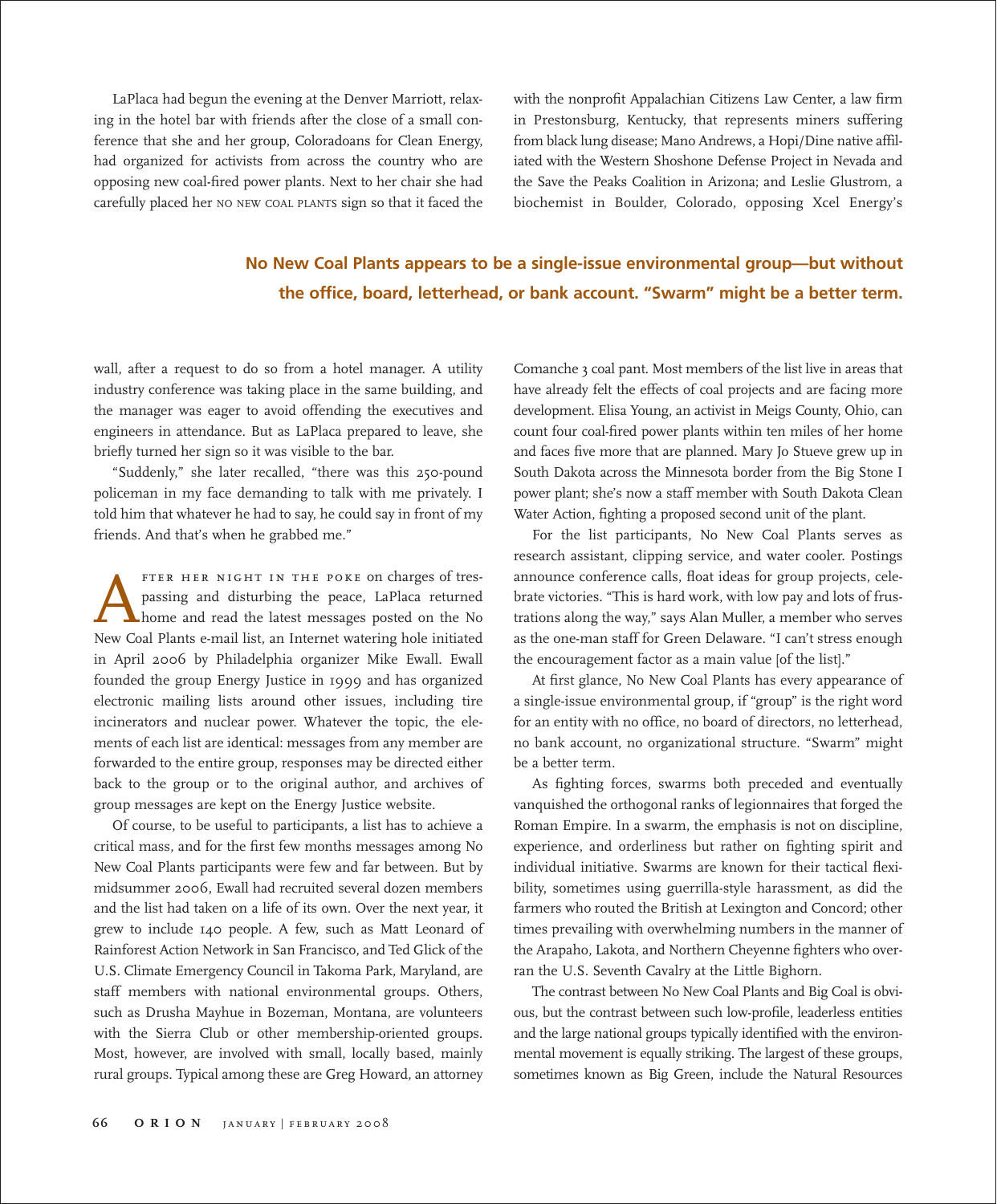Defense Council, Environmental Defense, and the National Wildlife Federation. Typically based in Washington DC or New York and sporting annual budgets in the tens of millions of dollars, these groups, not unlike the corporate and governmental entities they oppose, are hierarchical, highly organized, and reliant on trained and seasoned attorneys, scientific experts, and lobbyists. Yet the "Twigs," as some small-scale activists have taken to calling themselves in a pointed distinction from Big Green, have lately taken more militant positions and have, in many cases, been more effective in stopping new coal-

fired power plants.

I N THE SPRING of 2007,<br>a split between these two<br>currents in the U.S. envi-<br>ronmental movement broke n the spring of 2007, a split between these two currents in the U.S. enviinto view over the prospect of a vast expansion in the use of coal in the United States. With the encouragement of the Bush Administration and coal subsidies in the 2005 Energy Act (variously estimated at between \$4.8 billion and \$9 billion), the number of coal-fired power plants either newly built or in various stages of proposal or construction had leaped from 92 in 2004 to over 150 in May



2007. Many climatologists noted the expansion with alarm. Speaking before the National Press Club in Washington DC on February 26, 2007, James Hansen, head of NASA's Goddard Institute for Space Sciences and one of the country's most widely published and outspoken climate scientists, told the audience that the opportunity to avoid runaway global heating—wherein human-induced "forcings" would trigger enough amplifying feedback loops to ultimately produce "a different planet"—was rapidly fading. To address the problem, Hansen made five recommendations, the first of which was an immediate moratorium on the construction of any new coal-fired power plants until such plants are capable of capturing their carbon dioxide releases.

Coal plants are among the largest industrial facilities on the planet and collectively generate about 32 percent of America's carbon dioxide emissions. A single 500 megawatt plant can burn its way through a 125-car trainload of coal in two days, releasing into the atmosphere nearly twice the weight of that trainload in carbon dioxide. To offset the global heating produced by that much carbon dioxide, two million SUV drivers would have to switch to Priuses. Even that comparison understates the consequences of a new power plant, since a car lasts about a decade, while a typical coal plant will continue to spew climate-torquing gasses for sixty years or more. Faced by the new coal boom, four groups—the Natural Resources Defense Council, Environmental Defense, the National Wildlife Federation, and the Clean Air Task Force—prominently advocated an approach that centered around a technical fix with the ungainly acronym IGCC/CCS,

> for Integrated Gasification Combined Cycle with Carbon Capture and Sequestration.

> While coal gasification technology is not new (it helped power the German air force during World War II), its use for power generation is relatively recent. Four such plants are now operating in Europe and the United States, all built with government subsidies. Because it involves converting solid fuel into gas prior to combustion, IGCC technology is more readily suited than conventional coal plants for capturing waste products. As much as 88 percent of the coal's carbon dioxide can be cap-

tured in an IGCC plant, along with 99 percent or more of its sulfur oxides and particulates, and 95 percent of its mercury. Once the carbon dioxide has been removed from the exhaust stream it can be liquefied under pressure and injected into deep underground formations. Over a dozen IGCC plants are under development in the United States. Currently leading the pack is EURORA Group's Cash Creek, Kentucky, facility, which could go online as early as 2011. But notably, none of the demonstration plants in operation, nor any of the proposed IGCC plants, actually includes carbon capture and sequestration.

The most outspoken advocate for IGCC/CCS has been David Hawkins, director of the Climate Center at the Natural Resources Defense Council. According to Hawkins, IGCC/CCS would allow the United States to continue using coal without heating the planet, since plants using the technology could store the captured carbon dioxide in geological formations thousands of feet underground. Hawkins' support for IGCC/CCS is based on the pragmatic calculation that coal enjoys too much political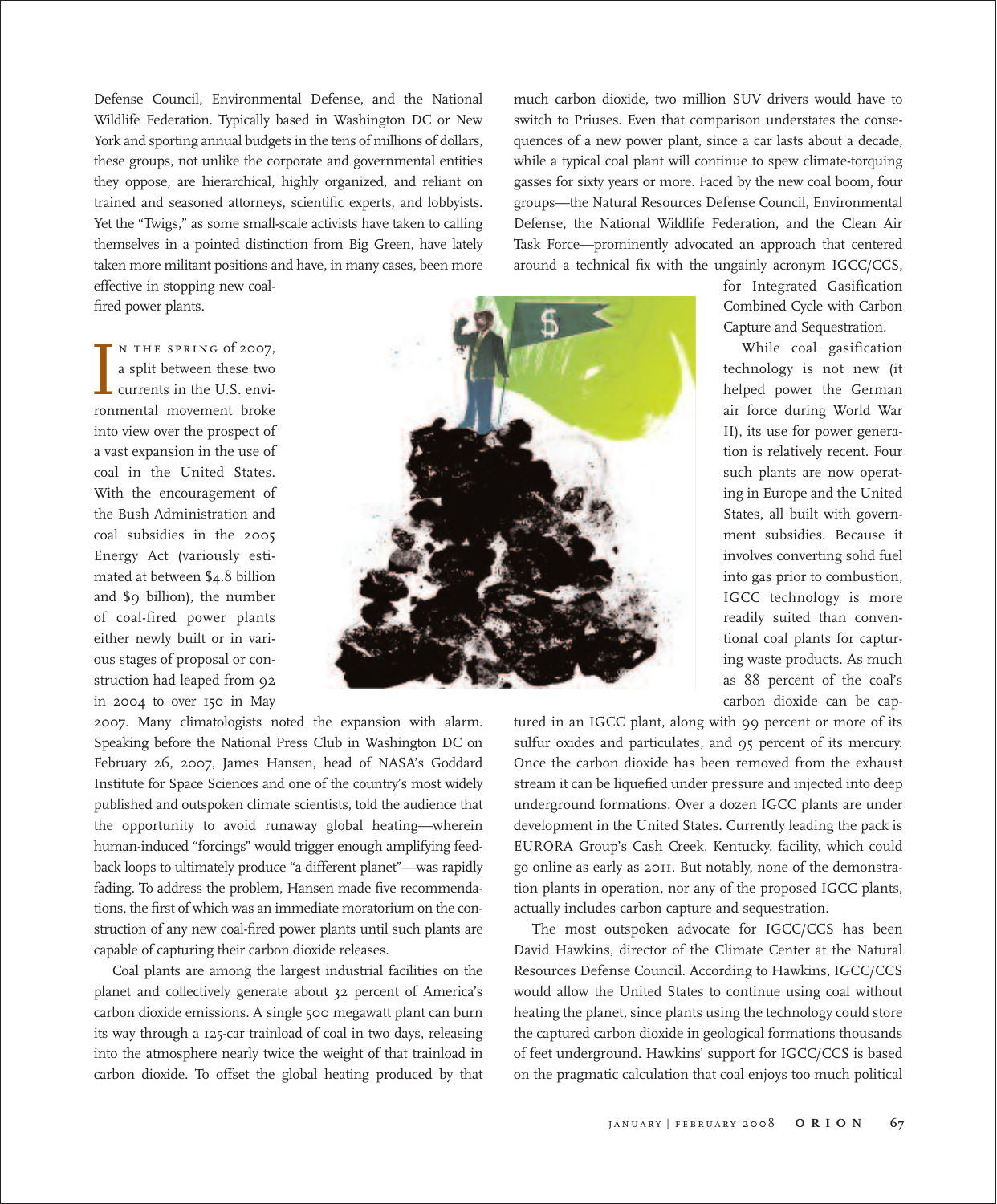support for it to be taken out of the climate equation. In April 2007, he told the Senate's Energy and Natural Resources Committee that "we will almost certainly continue using large amounts of coal in the U.S. and globally in the coming decades." For that reason, he concluded, "it is imperative that we act now to deploy CCD [carbon capture and disposal] systems."

Proponents of coal gasification typically call it "clean coal," though Hawkins and other environmentalists avoid that term. After all, using IGCC/CCS would not eliminate destructive stripmining or mountaintop-removal practices. And critics have other objections: a big one involves how much we don't know about sequestering carbon dioxide underground. While such pumping has been done to facilitate oil extraction by repressurizing oil fields, it has never been attempted at anything close to the scale that would be required to render the coal industry climate-friendly. According to MIT's 2007 "Future of Coal" study, capturing and compressing just 60 percent of the carbon dioxide produced by U.S. coal-fired power plants would demand a new pipeline network big enough to move 20 million barrels of liquefied carbon dioxide each day from power plants to suitable sequestration sites (which depend on particular geology)—a volume equal to all the oil piped daily throughout the country. Sequestration sites would have to be honestly administered, closely monitored, and tightly sealed. Such demanding technical requirements led journalist Jeff Goodell to write that "the notion of coal as the solution to America's energy problems is a technological fantasy on par with the dream of a manned mission to Mars."

But there's a more straightforward objection to IGCC/CSS: cost. The cost of building such plants is expected to be around 40 percent higher than conventional coal plants. And the cost of operating them would also be higher, since huge amounts of power are needed to separate and liquefy carbon dioxide, then pipe and pump it underground—in all, each plant would have to burn about 25 percent more coal to generate the same amount of electricity for market. Once those expenses are totaled up, this way of using coal may end up being more costly than solar thermal power plants or wind turbines backed up by natural gas generators that would make them as reliable as coal plants.

As it waits for IGCC/CCS to reach commercial readiness, Big Green has signaled a willingness to make deals with industry over new coal plants. The most widely reported compromise was reached in March 2007 between two large environmental groups and an investor group led by private equity firm KKR, which was in the process of buying Texas utility TXU Corp. In return for a promise by the new owners to cancel eight of eleven planned new coal plants in Texas, the Natural Resources Defense Council and Environmental Defense agreed to drop their opposition to the remaining three. Many grassroots environmentalists complained that the deal was nowhere near sufficient. Climate scientists were calling for a full halt on new

## **Can We Do Without Coal at All? Yes.**

**In November 2005, S. David Freeman gave a speech titled "Nuclear Power and the Global Warming Agenda" at a conference in Warrenton, Virginia, sponsored by the Nuclear Power Research Institute. In the speech, Freeman advocated abandoning both coal and nuclear power altogether in favor of a society-wide transition to renewable energy. Freeman is no wild-eyed idealist. Over the course of a five-decade career in the electricity business, he has variously served as California's energy czar and as head of** **the Tennessee Valley Authority, the Sacramento Municipal Utility District, the Los Angeles Department of Water and Power, and the New York Power Authority. He also served as President Carter's energy advisor.**

**After the speech, Arjun Makhijani, an electrical engineer who had once worked for Freeman at TVA, confronted him at the podium. Makhijani dismissed his no-coal, no-nuclear proposal as tantamount to economic suicide: "You are proposing a course that is so costly that it would drive every** **industry we have to China." Freeman challenged Makhijani to conduct a full technical review of the scenario, and Makhijani spent the next year doing exactly that. The resulting booklength analysis,** *Carbon-Free and Nuclear-Free: A Roadmap for U.S. Energy Policy* **(RDR Books, 2007), makes Freeman's case. "I surprised myself," said Makhijani. "I was sympathetic toward Freeman's vision, but until I looked into the numbers for myself, I didn't think the facts supported it. Now I do."**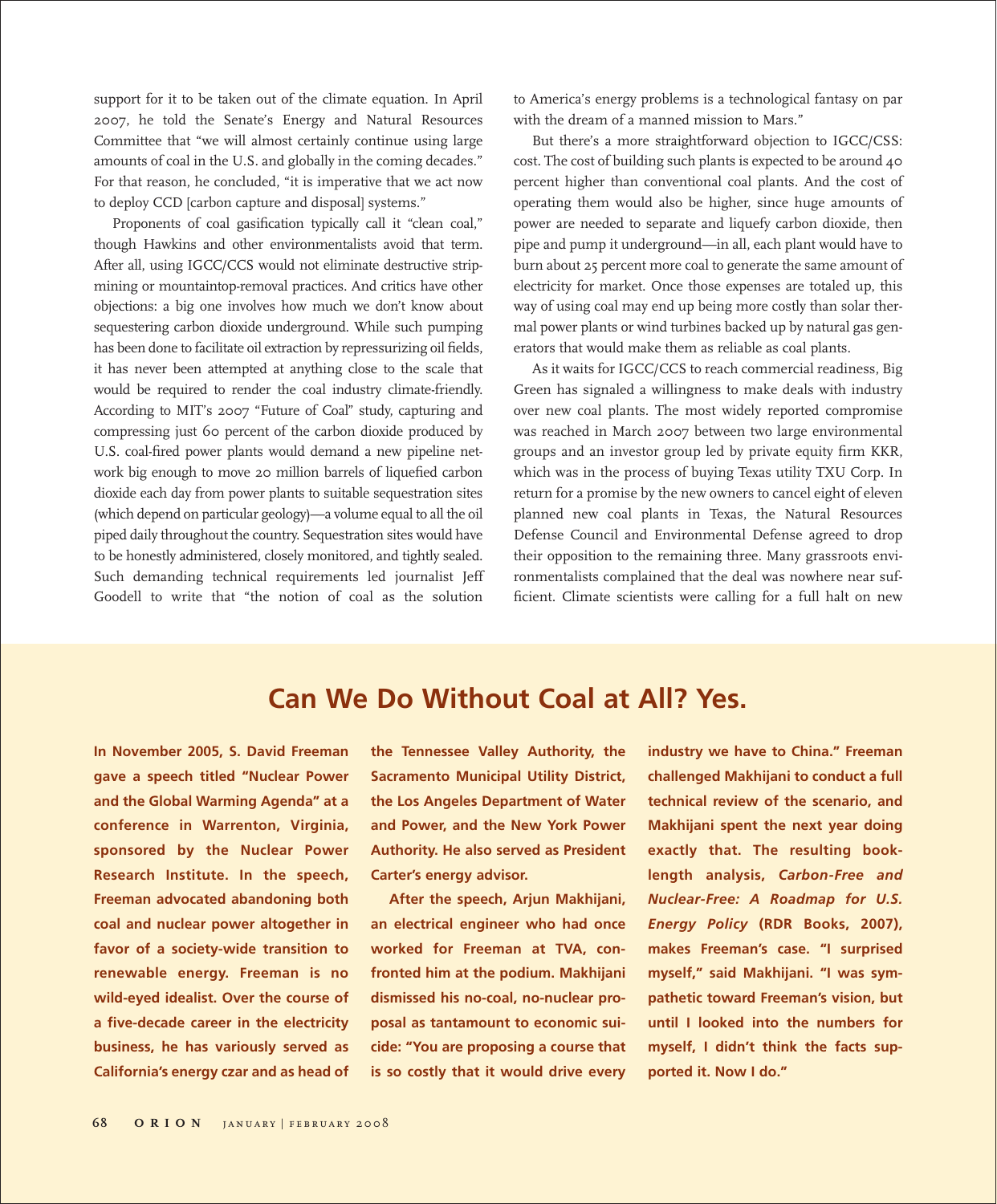coal, not a slowdown, they said. If this was the environmental movement's batting average on a good day, it wasn't good enough. A correspondent to *Texas Monthly* wrote: "I feel like I'm in some colonial third world outpost watching helplessly as my fate is being decided by a bunch of rich white guys with Marksa-Lots in a map room thousands of miles away."

Law in St. Paul, Minnesota. She went to work representing small towns and local groups in transmission-line permitting and other utility-related cases. As a girl, she had played "power engineering office" on a desk made from a red crate, imitating her father, a mechanical engineer who had designed power plants for Great River Energy and other utilities. Now that child-

### **"If you want to kill a power project, focus on the economics," says Carol Overland, who has a talent for exposing the financial weak spots of proposed power plants.**

But whether the TXU deal was shrewd or foolish, one thing it clearly lacked was anything that might inspire and build a mass movement against climate change. In contrast, the message of the Twigs is simple and compelling: no new coal plants.

ONTEMPTUOUS OF FIXES and half measures, those<br>in the anti-coal swarm believe they can kill new coal<br>plants even though they lack the resources of the larger<br>groups. Typical among these activists is Carol Overland, an in the anti-coal swarm believe they can kill new coal plants even though they lack the resources of the larger groups. Typical among these activists is Carol Overland, an attorney based in Redwing, Minnesota. After working as a truck driver for over a decade, Overland sold her house in the early 1990s to finance a law degree from William Mitchell College of

hood game has turned into a career represented by floor-to-ceiling shelves constructed from two-by-fours and filled with power company feasibility studies.

Overland was one of the earliest participants on the No New Coal Plants list and remains one of the most prolific. She has a talent for exposing the financial weak spots of proposed power projects, and she has coached others on the list: "If you want to kill a power project, focus on economics."

Overland had for over a year been probing into a proposed coal plant, Mesaba, in northern Minnesota, that most environmental groups were unwilling to challenge because it featured the new IGCC technology. Located near Bovey and owned by

**To reach the goal of eliminating carbon emissions by 2050 without resorting to nuclear energy, the Makhijani scenario relies on economywide efficiency improvements along with combinations of diverse renewable sources: solar thermal, solar photovoltaic, hydroelectric, wind, geothermal, and biomass. Improved integration of the electrical grid (including "smart grid" improvements that, for example, allow vehicular batteries to perform a system backup role) allows for intermittent sources of power,**

**such as wind and solar, to be efficiently exploited. The scenario does not rely on any IGCC/CCS technology.**

**While the technical points of Makhijani's scenario will be debated, the renewable technologies he relies upon are for the most part already in commercial use, and the available solar, wind, and biofuels capacities of the United States are indisputably large. The question, it seems, is more a matter of how rapidly renewable technologies can be scaled up than whether those technologies are feasi-** **ble. Makhijani argues that societies can accomplish deep and rapid transformations in their energy systems. France, for example, cut its reliance on coal from 35 percent to 5 percent between 1961 and 1986. To a large extent, the pace of change is dictated less by technical or economic barriers than by political ones. And in overcoming the latter, a sense of possibility along with a clear goal—such as the carbon-free, nuclear-free objective proposed by Makhijani—are key elements of success. — T.N.**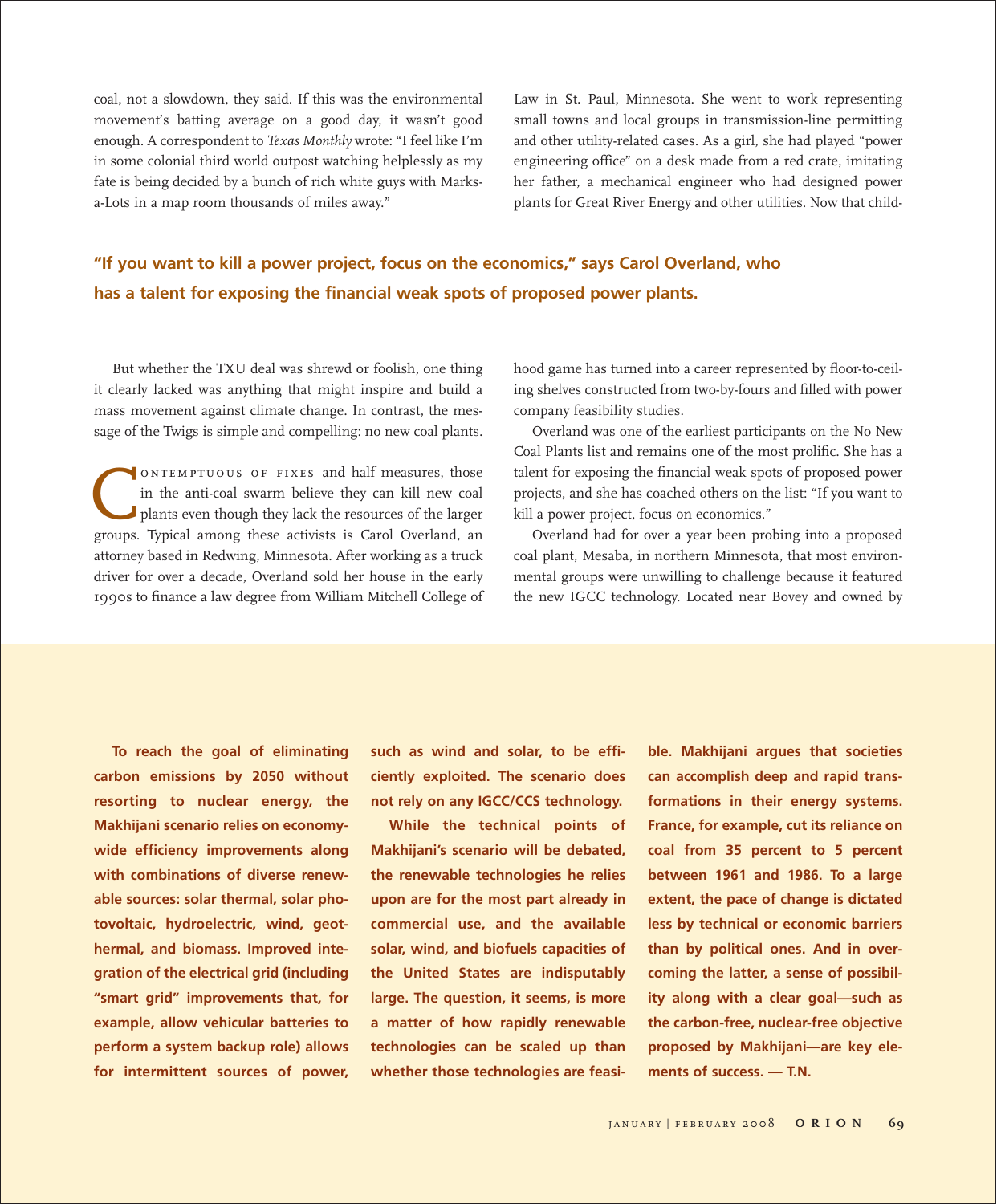Excelsior Energy, Mesaba would generate 603 megawatts of electricity for the Minnesota utility Xcel Energy. To help Overland, other list participants supplied her with internal reports on coal prepared by Wall Street investment banks and with feasibility studies performed in other states. Eventually, Overland discovered that the costs of Mesaba had been quietly escalating. While the U.S. Department of Energy had originally placed the cost of the plant at \$1.18 billion, that number had reached \$2.2 billion, not including necessary transmission line

In the spring of 2007, Leonard began keeping a list of derailed coal projects, and the list grew rapidly. In May, Green Delaware's Alan Muller, a former consultant to DuPont on incinerators, reported the nixing of NRG Energy's proposed 630-megawatt Indian River coal-fired plant. Data from Minnesota that Muller's organization provided to the Delaware Public Service Commission had helped convince regulators that a wind farm with natural gas turbine backup made more economic sense than an IGCC coal plant. "Carol's numbers drove

upgrades or carbon capture, transportation, or storage.

The more information Overland received, the more she became convinced that an aggressive assault on the cost estimates for Mesaba might be the key to derailing the project. In order to build the plant, Excelsior Energy needed the state of Minnesota to approve a power purchase agreement (PPA) between Excelsior and Xcel. In a brief to the Public Utility Commission, Overland claimed that Mesaba should not receive the PPA because it did not qualify as a "least cost project" under Minnesota's statutes; given the revised cost projections, Mesaba's electric-



ity wouldn't be as cheap as expected. In April 2007, a panel of administrative law judges agreed, recommending to the Minnesota Public Utilities Commission that the PPA be denied on economic grounds.

Taking a clue from Overland's strategy, other activists began exchanging the latest cost studies on IGCC. Even before the Minnesota PUC ruled on Mesaba, coal plants were under attack from the Twigs in Colorado, Florida, Delaware, Ohio, South Dakota, North Carolina, Texas, Arizona, and Iowa.

Matt Leonard of Rainforest Action Network, who focuses on exploiting the increasing nervousness that Wall Street banks display toward large coal projects, noticed a "ratcheting" phenomenon: "Whenever activists fighting a coal project in one place are able to get regulators or banks to commit to a certain set of restrictions or conditions, the campaigns against other projects make those conditions the new baseline that must be met or beat. Successes in blocking coal plants are piggybacking from one to the next."

the nail in the NRG coffin," said Muller.

Next to claim success was a Florida couple, Bob and Jan Krasowski. Bob, a contractor, and Jan, a schoolteacher, had taken advantage of a regulatory provision allowing ordinary citizens to intervene directly in Florida Public Service Commission hearings on power plants. In the permitting process for the proposed Glades coalfired power plant, located on the northwest shore of Lake Okeechobee at the edge of the Florida Everglades, mainstream environmental groups—including the Florida Wildlife Federation, the Sierra

Club, and the Natural Resources Defense Council—had adopted a complex position. In a memo to the PSC, lawyers for mainstream local and national groups wrote that "[although] there is no need for . . . any type of coal plant by FPL [Florida Power and Light], an IGCC plant in Florida can provide electricity at a lower cost than the proposed . . . coal plant."

To the Krasowskis, the "no . . . but" position taken by Big Green was a mixed message that misunderstood the rapidly changing attitudes of Floridians—threatened both by hurricanes and rising sea levels—toward global warming. Convinced that regulators would be receptive to unequivocal assertions by anti-coal forces, the Krasowskis simply demanded that Glades be cancelled and replaced with conservation programs like those already implemented in other states. In the end, it was the Krasowskis' grassroots perspective that prevailed with the Florida PSC in a 4–0 vote that caught most observers off guard.

"We weren't surprised," said Bob Krasowski. "We knew that